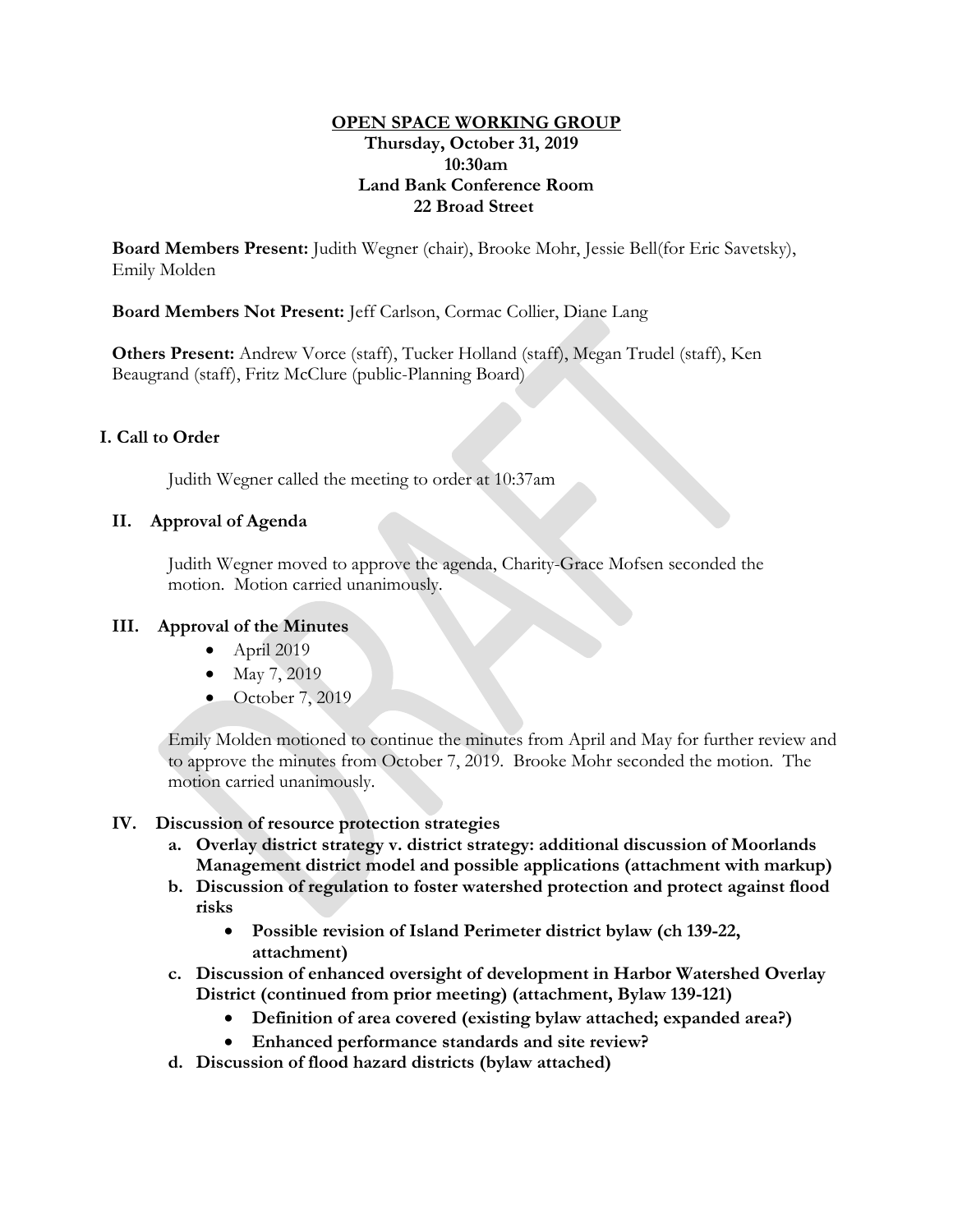Andrew Vorce provided an explanation of the difference between an overlay district v. a zoning district. He provided a history as to the reason why MMD was created, explaining that much of the land was once owned by the government and was zoned Lug-2. In the 1980s the Town rezoned to MMD to eliminate the development potential.

Andrew Vorce also explained that the original intent for the Open Space Working Group was to look at the Open Space Zoning District to prevent the creation of 40B Development.

Andrew Vorce suggested renaming the MMD to RPD (Resource Protection District) or Open Space District. Zoning districts should be generalized large lots with minimal ground cover, open protection while minimizing building. Overlay districts can be confusing and ultimately difficult to enforce.

The group discussed the what was the initial intent, where is the current focus, and where are they going? Is it growth control or resource protection? Should the group shift resources as the objective changes/shifts?

Judith Wegner provided a recap of past meeting discussions, there are "areas of critical concern" in overlay districts. Andrew Vorce explained that there are existing overlays for protection such as wellhead, flood, harbor, etc). Fritz McClure mentioned that CRAC is in the early stages for putting out an RFP for a coastal resiliency plan.

Judith Wegner and Brooke Mohr discussed the Master Plan and that resource protection should be addressed in a way that would be enforceable to achieve a goal.

Judith Wegner to look at MMD, make any changes to bring back to the next meeting and will work with Andrew Vorce to bring to the Planning Board on how to proceed with next steps.

Fritz McClure offered to help with an overview of overlay districts what currently exists and how to best update.

#### **V. Discussion of affordable housing strategies**

### **a. Discussion of draft revision of Mid-Island Overlay District to incorporate height bonus (per discussion of last meeting)**

Discussion that there is already a 40ft height bonus with affordable housing in the Zoning Bylaw in the Mid-Island District. It is commonly misunderstood, and the design ultimately needs to be passed by the HDC. Historically height limitations were determined by how high the fire truck ladder could go. Less than 1% of the entire island is Mid-Island, there would not be an intersection with the MMD/RPD.

Brooke Mohr suggested that there should be a work group that looked specifically at zoning and affordable housing.

#### **VI. Other Business**